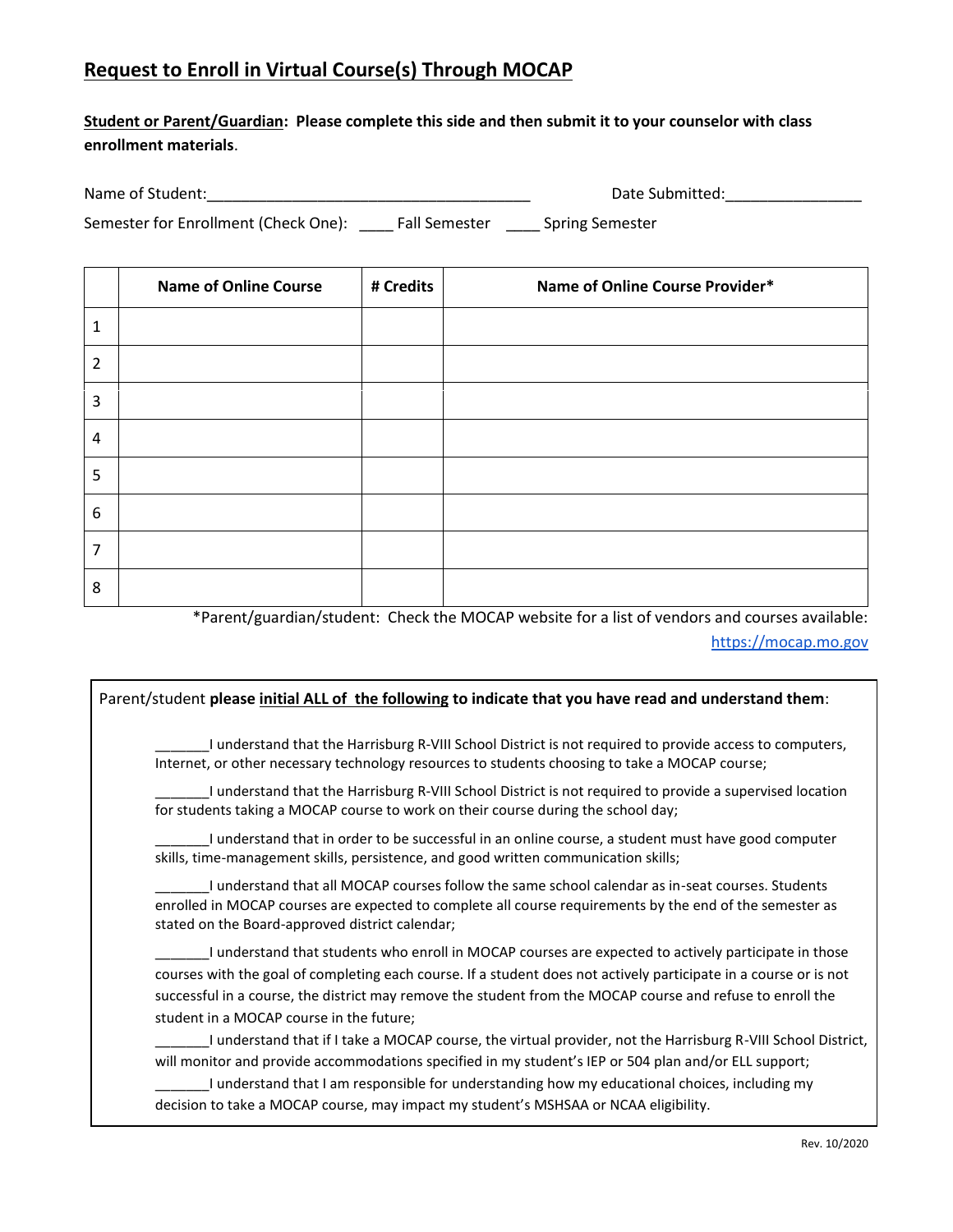#### **Counselors please complete the following:**

| <b>Counselor Name:</b> | Date Received by Harrisburg: |
|------------------------|------------------------------|
|                        |                              |

\_\_\_\_\_\_Student has attended a public school or charter school for at least one full semester immediately prior to the request. School name:\_\_\_\_\_\_\_\_\_\_\_\_\_\_\_\_\_\_\_\_\_\_\_\_\_\_\_\_\_\_\_\_\_\_\_\_\_\_\_\_\_\_\_\_\_\_\_\_\_\_\_\_\_\_\_

\_\_\_\_\_\_Student resides within the district boundaries and is enrolled as a full-time student in the district;

## Course prerequisite courses have been successfully completed;

#### Course request meets Harrisburg graduation requirements;

- \_\_\_\_\_\_Student is not carrying maximum academic load for the semester requested (i.e., this course would not be beyond the normal full load);
- \_\_\_\_\_\_(**If applicable**) Student has demonstrated success in previous online courses.

## **OPTIONAL Additional Information:**

1. If the course is offered onsite by the district, are there extenuating circumstances that make it difficult or impossible for the student to take the onsite course offered by the district?

2. If the course is offered onsite by the district and the student is able to take that course, what are the reasons the student wants to take the course through MOCAP?

3. If the course is offered online by the district and the student is able to take that course, what are the reasons the student wants to take the course through MOCAP?

**Counselors:** 

→ If ALL of the above ARE checked, then...